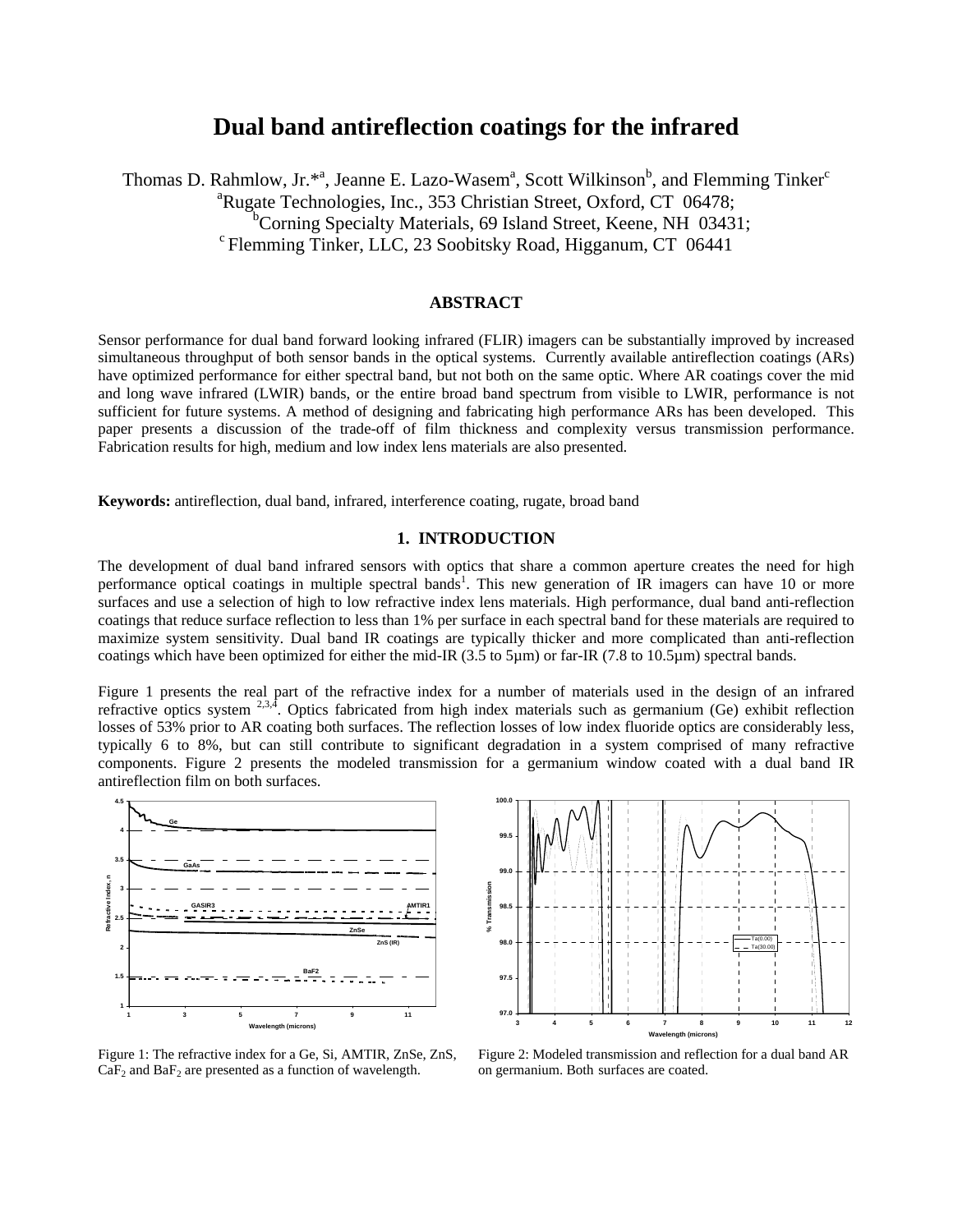## **2. DESIGN APPROACH FOR DUAL BAND AR FILMS**

Many of the materials that are appropriate as refractive optical components for infrared applications have moderate to high refractive index values which give rise to high Fresnel reflection losses. A single germanium surface has a reflection loss of 36%. An anti-reflection coating can reduce the optical reflection significantly over a limited spectral region. Single band anti-reflection interference coatings of 4 to 7 layers can reduce the single surface reflection of germanium to less than 0.5% over a spectral range of 7.5 to 12µm. However, when transmission over multiple ranges or a broad range is required, the high performance coating design becomes more complex, and more challenging to fabricate.

A contemporary approach to computer aided coating design is needle synthesis. The needle synthesis method begins with a starting design which could be a legacy design or simply a single layer of one of the available thin film material set. A performance target is described and a thin needle of material is systematically inserted along the thickness of the starting design. A performance merit is calculated at each insertion point, and the thin layer is inserted at the point where the needle most reduces the performance merit function<sup>5</sup>. The performance merit is the root-mean-square of the deviations between predicted performance and the performance target. The new design, now two or three layers if a single layer starting design was used, is refined, allowing the layers to change in optical thickness so as to further reduce the merit function. The process is repeated inserting a new layer and refining the design until the insertion of any thin layer does not reduce the merit function.

Needle synthesis is a powerful method for producing designs with complex performance. However, while the method can produce acceptable solutions, it can just as easily produce solutions which are not easy to manufacture, or which contain a large number of layers and fabrication time would prohibitively drive coating cost. Understanding the design trade-offs of film thickness, number of layers and the choice of coating materials can significantly impact coating complexity and cost.

#### **2.1 Discrete Antireflection Films for ZnSe**

Figures 3 through 12 support the following discussion of antireflection films for zinc selenide (ZnSe) substrates. ZnSe has a medium refractive index of 2.43 in the infrared. Figure 3 presents a 5 layer discrete AR film for the far-IR region. This design reduces the reflection from 7.5 to  $11\mu$ m to less than half a percent at normal and  $30^\circ$  angle of incidence (AOI). The impact of using this AR on ten surfaces in the system is presented in figure 4. A dual band design of comparable thickness and complexity is presented in figure 5. This is a 6 layer design using the same coating materials as the single band AR presented in figure 6. The significant impact of this design on total system performance is presented in figure 6.

The film thickness, the index contrast of the selected materials and the number of layers in the design constitute the design space for the AR films. In order to improve the performance of the dual band AR presented in figure 5, the design space must be extended. The challenge is to find an optimal solution which meets the performance specifications, but does not over tax the fabrication process. The issue is to find a practical range of film thicknesses and number of layers which meet the goal of less than 1% reflection in both spectral bands. A secondary issue is to seek out a set of coating materials that can be used for the full range of substrate types. This allows for standardization of the fabrication process and reduced production costs. The materials used for these designs are zinc sulfide (ZnS) and yttrium fluoride (YF3) for the medium and low index materials and germanium (Ge) for the high index material.

The use of a third material in a design has the potential of expanding the design space and improving the performance of the film with out adding significantly to design complexity. Figures 7 and 9 present modeled performance of 2 and 3 material designs. Both designs are more complex then the previous dual band design. The designs are 15 layers and are twice as thick as the previous design. The need for improved performance drives the complexity of the design, and this trade-off in performance versus design space is presented in figures 11 and 12 for the 2 material design set and in figures 13 and 14 for the three material design set. Figure 11 plots the number of layers and the total film thickness as a function of the optimization value of merit. The designs chosen for closer examination are those near the knee of the curve as they are typically the best performance for the least complexity (fewest number of layers and least film thickness).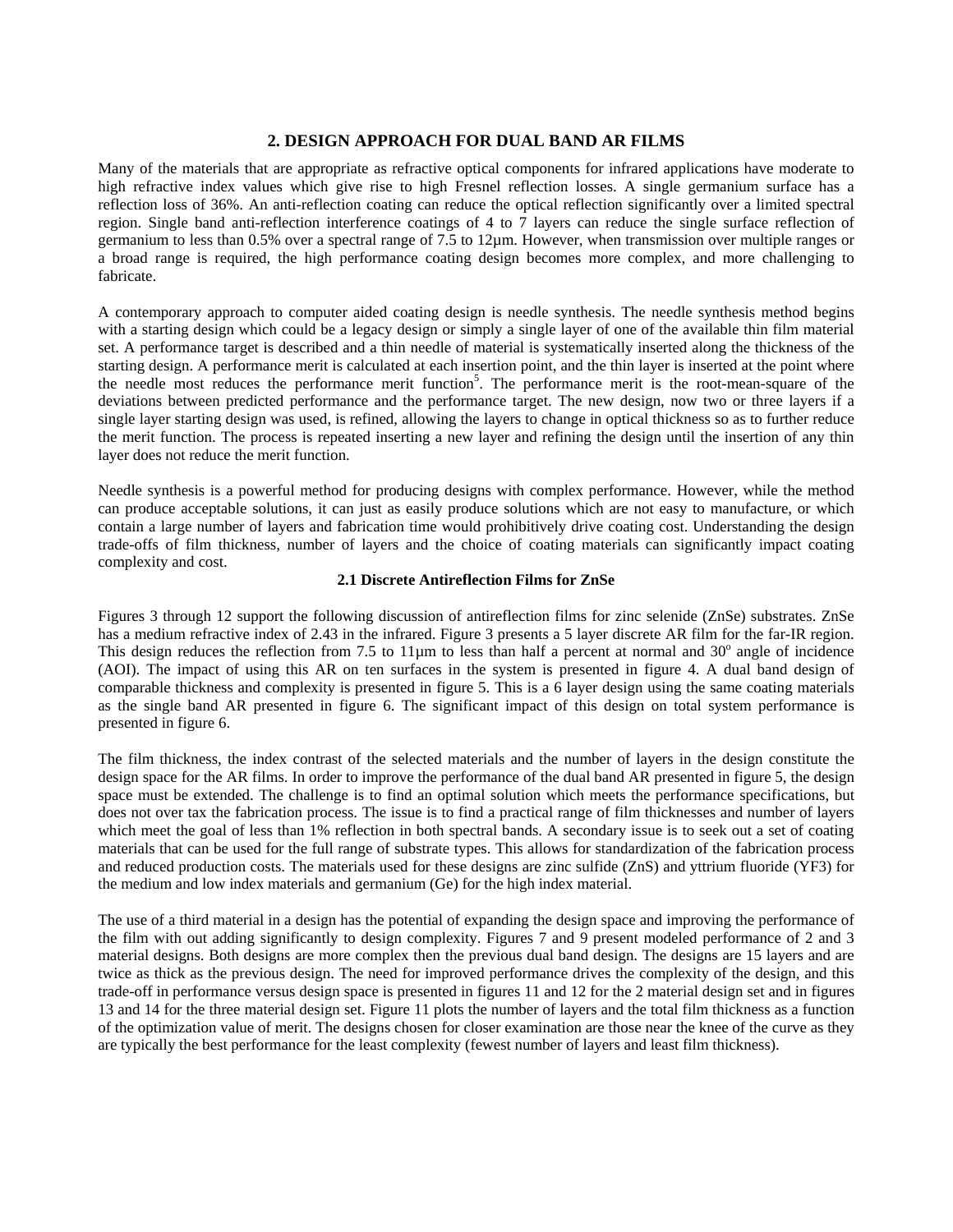

Figure 3: Single Band (FIR) 5 layer discrete on ZnSe. The film is 2.6 microns thick. Modeled performance at 0 and 30<sup>°</sup> AOI is presented.



Figure 5: Dual Band 6 layers discrete modeled for 0 and  $30^{\circ}$ AOI.



Figure 7: Dual Band 15 layers, 2 material discrete: 0, 30° AOI, medium/low index materials



Figure 4: System Impact (10 surfaces) of the single band FIR AR is plotted at normal and  $30^{\circ}$  AOI.



Figure 6: System Impact (10 surfaces) for a 6 layer dual band AR of comparable thickness as the single band FIR AR.



Figure 8: System Impact (10 surfaces) for a 15 layer dual band AR.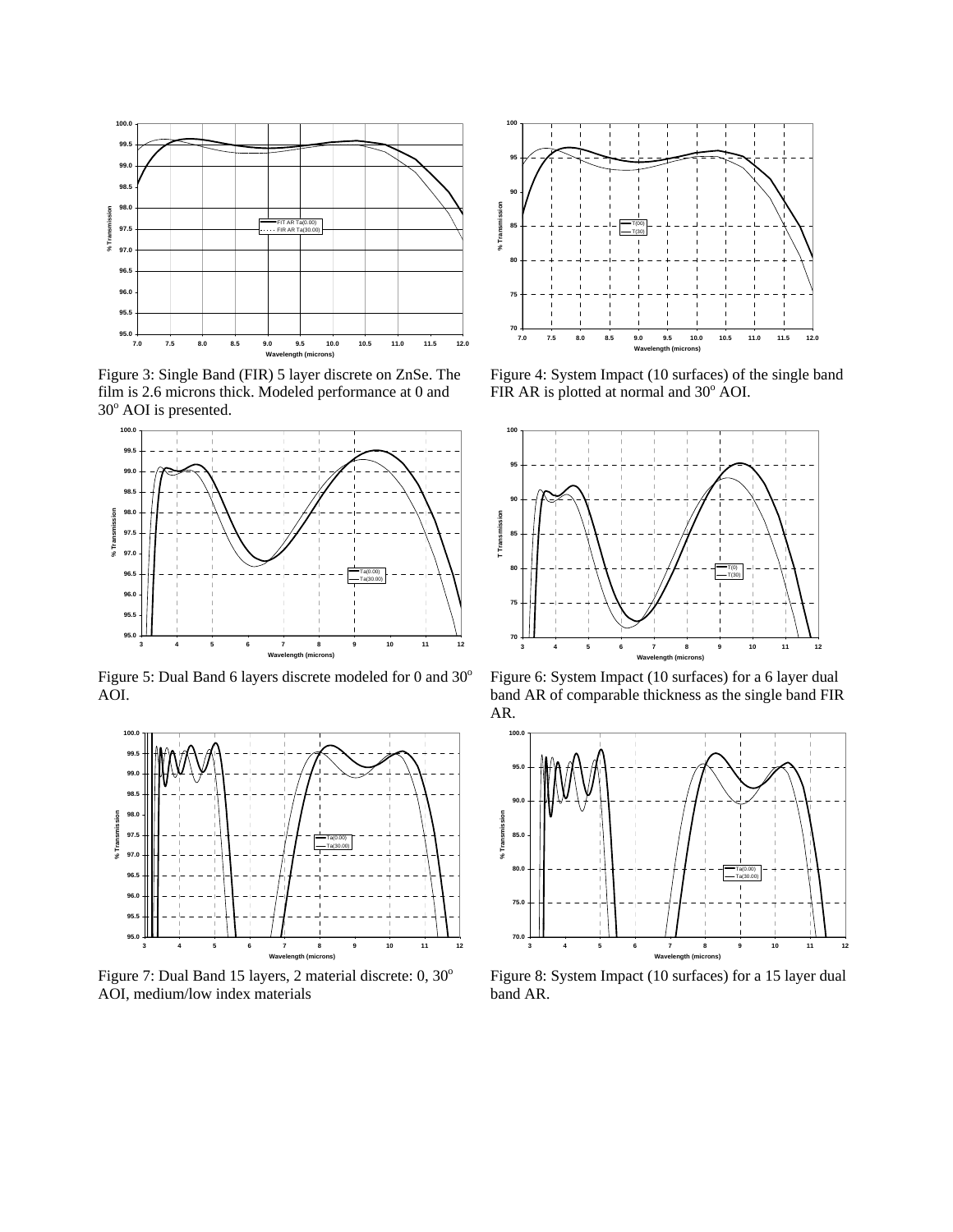

Figure 9: Dual Band 15 layers, 3 material discrete:  $0, 30^{\circ}$ AOI



Figure 11: Film thickness and the number of layers in the design are plotted against the optimization value of merit for a series of two material  $(ZnS/VF<sub>3</sub>)$  AR designs for ZnSe.



Figure 13: Film thickness and the number of layers in the design are plotted against the optimization value of merit for a series of three material  $(ZnS/YF_3)$  AR designs for ZnSe.



Figure 10: System Impact (10 surfaces) for a 15 layer 3 material AR modeled for 0 and 30° AOI.



Figure 12: Modeled transmission for dual band AR designs of different number of layers and thickness are compared for two material AR designs for ZnSe.



Figure 14: Modeled transmission for dual band AR designs of different number of layers and thickness are compared for three material AR designs for ZnSe.

Figures 11 and 13 present a visualization of the trade-off between performance and design complexity. The design performance improves with an initial increase in film thickness and the number of layers. However, the improvement in film performance becomes increasingly small and the slope of the trend changes from nearly horizontal to nearly vertical. The diminishing return for increased complexity is illustrates in the transmission plots of figures 12 and 14.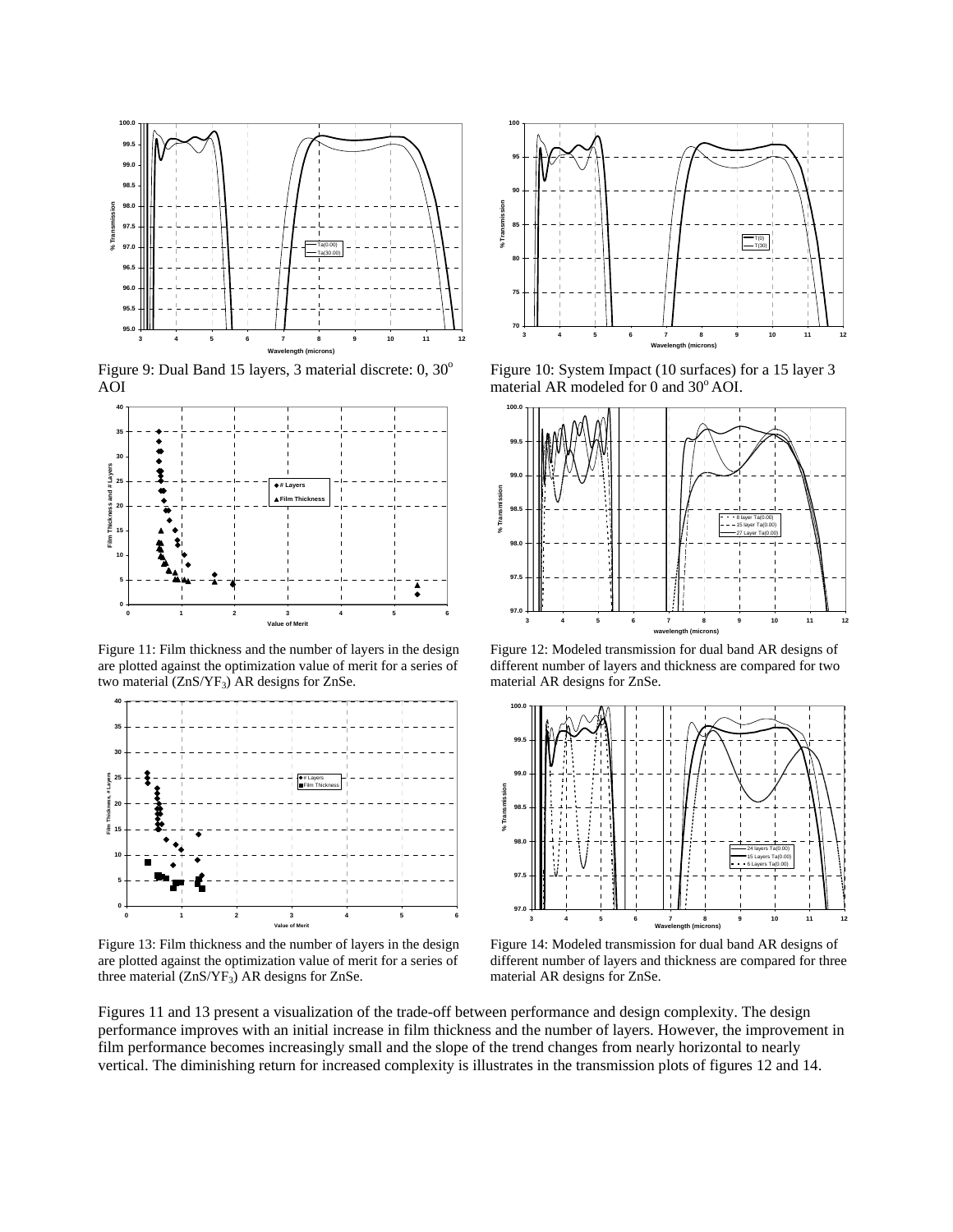Table 1 presents a summary of the designs presented in figures 12 and 14. For the 2-material design, improving the performance from 99.3% to 99.5% requires doubling the thickness of the design and nearly doubling the number of film layers.

| <b>Material</b> | <b>Layers</b> | <b>Thickness</b><br>$(\mu m)$ | <b>Merit</b> | <b>Film</b><br>Only<br>Ave<br><b>MIR</b><br>$\%T$ | <b>Film Only</b><br><b>MIR</b><br><b>Transmission</b><br>$loss (1-T)$ | <b>Film Only</b><br>Ave FIR $\%T$ | <b>Film Only</b><br><b>FIR</b><br><b>Transmission</b><br>$loss (1-T)$ |
|-----------------|---------------|-------------------------------|--------------|---------------------------------------------------|-----------------------------------------------------------------------|-----------------------------------|-----------------------------------------------------------------------|
| ZnS/YF3         | 8             | 4.69                          | 1.1296       | 99.02                                             | 0.98                                                                  | 99.17                             | 0.83                                                                  |
|                 | 15            | 6.46                          | 0.8670       | 99.32                                             | 0.68                                                                  | 99.34                             | 0.66                                                                  |
|                 | 27            | 12.50                         | 0.5817       | 99.54                                             | 0.46                                                                  | 99.54                             | 0.46                                                                  |
|                 |               |                               |              |                                                   |                                                                       |                                   |                                                                       |
| Ge/ZnS/YF3      | 6             | 3.45                          | 1.3702       | 98.60                                             | 1.40                                                                  | 99.08                             | 0.92                                                                  |
|                 | 15            | 6.03                          | 0.5906       | 99.53                                             | 0.47                                                                  | 99.59                             | 0.41                                                                  |
|                 | 24            | 8.55                          | 0.3861       | 99.72                                             | 0.28                                                                  | 99.71                             | 0.29                                                                  |

**Table 1: Summary of Design Performance for 2 and 3 Material ZnSe Dual AR Designs;** 

### **2.2 Dual Band AR performance by Substrate Type**

Using the design approach previously described, dual band AR film designs for Ge, AMTIR, ZnSe, ZnS, CaF<sub>2</sub> and BaF<sub>2</sub> were developed and are presented in figures 15 through 20. Film characteristics are summarized in Table 2. All designs are in the range of 5 to 7 microns thick and 14 to 20 layers.

**Table 2: Summary of Predicted AR Transmission for a 1 mm Substrate Coated on Both Surfaces** 

| <b>Substrate</b> | <b>Total</b><br><b>Thickness</b> | $#$ Layers | Ave 3.5-5<br>μm | Ave<br>Transmission<br>$loss (1-T), 3.5-$<br>$5 \mu m$ | Ave 7.8-10.5 µm | Ave<br>Transmission<br>$loss (1-T) 7.8-$<br>$10.5 \mu m$ |
|------------------|----------------------------------|------------|-----------------|--------------------------------------------------------|-----------------|----------------------------------------------------------|
| Ge               | 6.72                             | 18         | 99.27           | 0.73                                                   | 98.90           | 1.10                                                     |
| <b>AMTIR</b>     | 6.08                             | 15         | 98.13           | 1.87                                                   | 97.88           | 2.12                                                     |
| ZnSe             | 6.03                             | 15         | 99.03           | 0.97                                                   | 99.18           | 0.82                                                     |
| ZnS              | 6.37                             | 15         | 99.33           | 0.67                                                   | 98.93           | 1.07                                                     |
| BaF <sub>2</sub> | 4.57                             | 13         | 98.57           | 1.43                                                   | 98.33           | 1.67                                                     |
| CaF <sub>2</sub> | 4.61                             | 13         | 96.46           | 3.54                                                   | 71.90           | 28.10                                                    |



Figure 15: Ge AR transmission is modeled on a 1 mm thick germanium substrate. Uncoated, single surface and dual surface coated germanium is presented at normal and  $30^{\circ}$  AOI.



Figure 16: AMTIR AR transmission is modeled for a 1 mm thick AMTIR substrate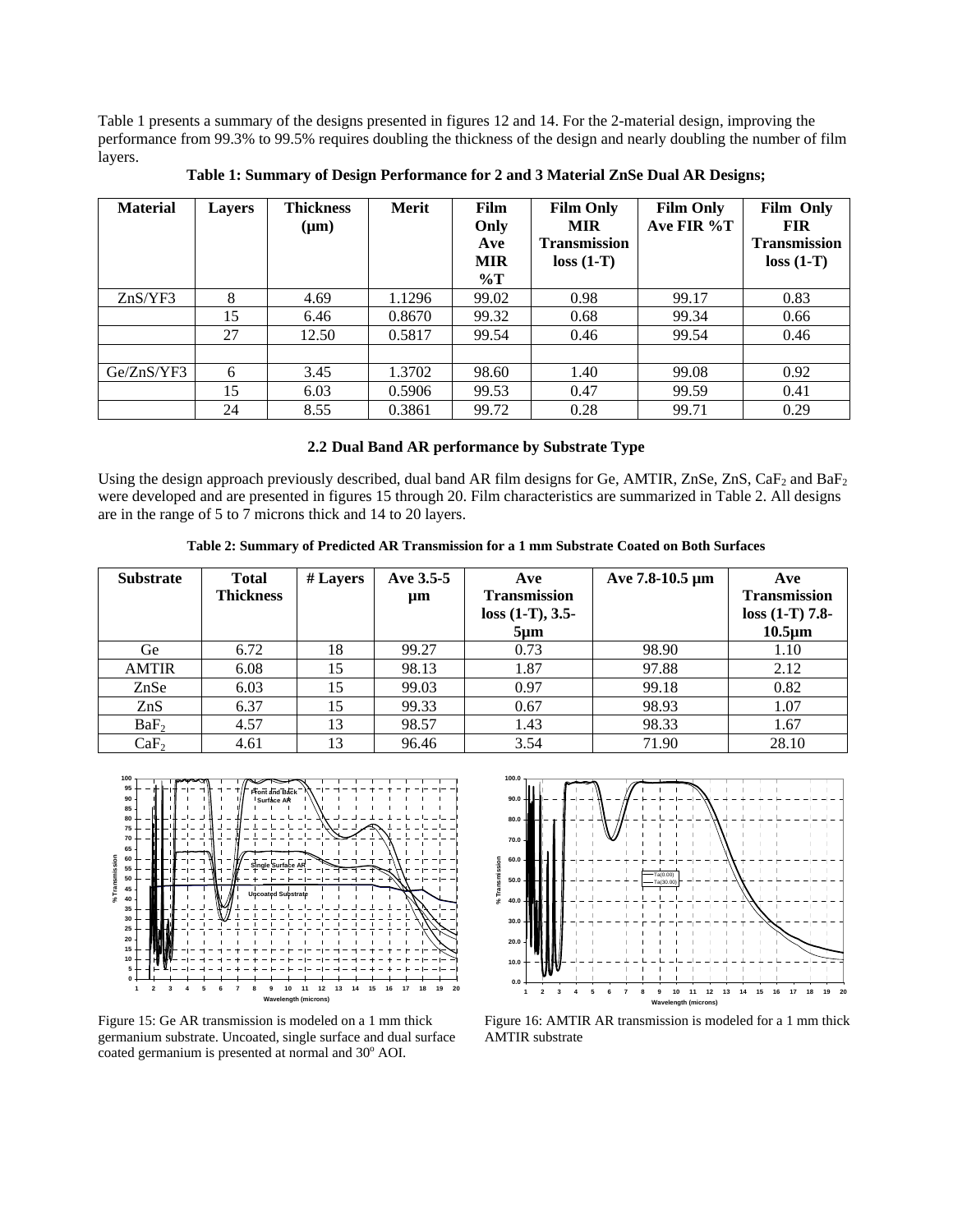Figure 17 and 18 present the ZnSe design again, but examine the angle response of the film. Figure 17 is modeled at 0, 10, 20, 30, 40, 50 and 60 ° AOI. Average transmission for each spectral band is presented as a function of angle in figure 18. The transmission for both bands remains flat out to the design angle of  $30^{\circ}$  and then rolls off at higher angle.

Figure 20 presents an overlay of modeled performance for a dual band AR for CaF2 and BaF2. This is a plot of transmission for only the film. CaF2 absorbs significantly above 9.5 microns and is not typically used for FIR applications. It is included here only as a low index test substrate.



Figure 17: ZnSe AR performance for a range of angles of incidence from normal to 60<sup>°</sup>.



Figure 19: Figure 20: ZnS modeled transmission at 0 and  $30^{\circ}$ AOI. The 1mm substrate is modeled with the AR on both surfaces.



Figure 18: ZnSe AR average transmission in the mid and far IR bands is plotted as a function of angle.



Figure 21: CaF2 and BaF2 - comparison of the CaF2 Dual Band AR on CaF2 and the BaF2 AR refined for BaF2 on BaF2. Both films are 13 layers. The modeled transmission is the film only. Substrate absorption is not included.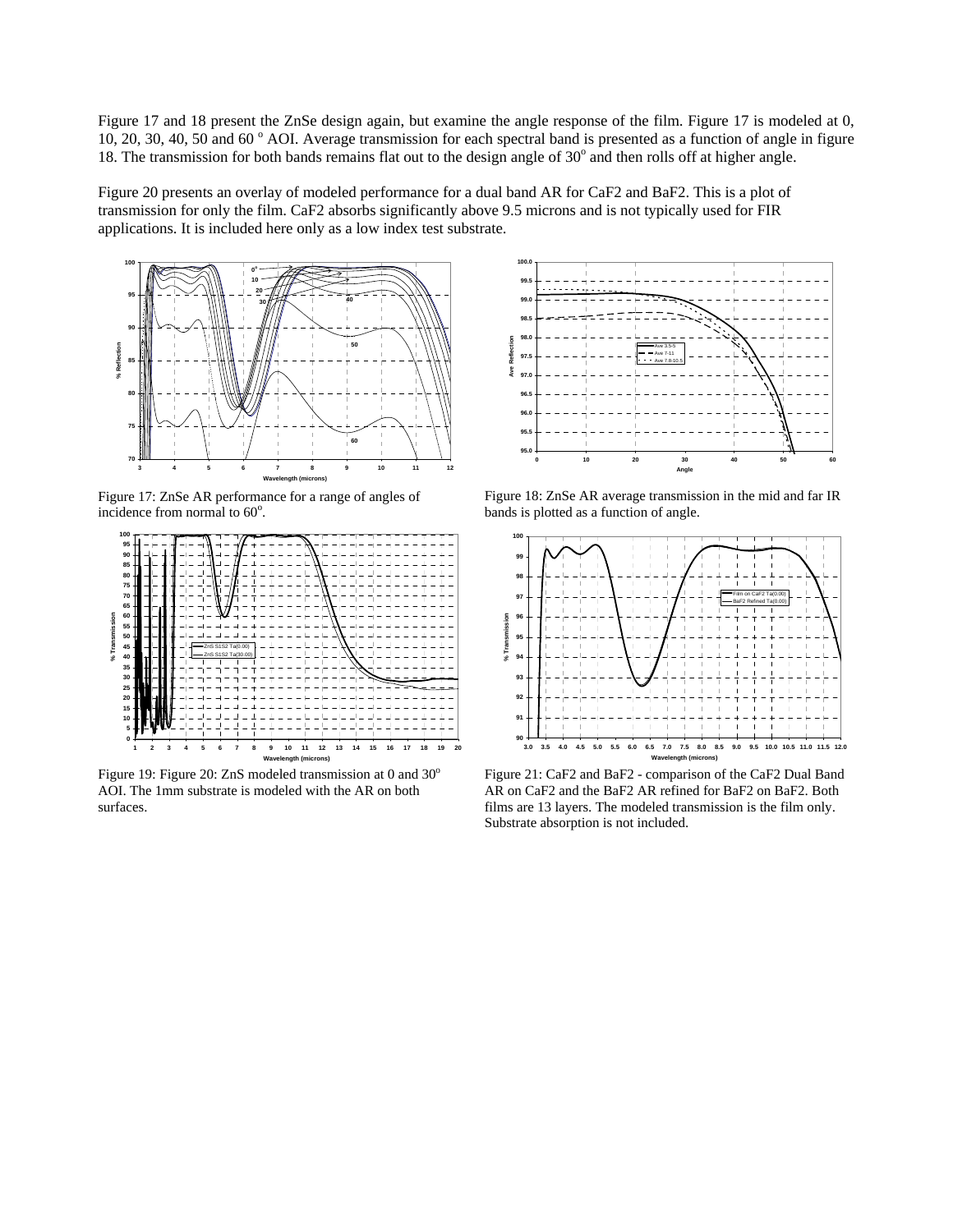#### **3. FABRICATION RESULTS**

Germanium, AMTIR, ZnSe and  $CaF<sub>2</sub>$  were selected for test fabrication runs. Witness parts are 1" diameter and 1 mm thick, with the exception of AMTIR, which is 2mm thick. Figures 21 through 26 present measured spectral results for each of the substrates. The selected coatings were deposited on both surfaces. Transmission and reflection measurements include substrate and film absorption when present. Table 3 summarizes film performance.

| Lens            |                                          | <b>Average % Transmission (loss)</b> |               |  |  |  |  |
|-----------------|------------------------------------------|--------------------------------------|---------------|--|--|--|--|
| <b>Material</b> | <b>Measurement</b>                       | 3.5 to 5µm                           | 7.8 to 10.5µm |  |  |  |  |
| Ge              | % T ( $0^{\circ}$ ), % R( $10^{\circ}$ ) | 97.3(2.7)                            | 96.8(3.2)     |  |  |  |  |
|                 | $%$ T at 30 $^{\circ}$                   | 95.9(4.1)                            | 96.3(3.7)     |  |  |  |  |
| <b>AMTIR</b>    | % T ( $0^{\circ}$ ), % R( $10^{\circ}$ ) | 98.4(1.6)                            | 97.9(2.1)     |  |  |  |  |
|                 | $%$ T at 30 $^{\circ}$                   | 95.3(4.7)                            | 95.8(4.2)     |  |  |  |  |
| ZnSe            | % T ( $0^{\circ}$ ), % R( $10^{\circ}$ ) | 98.0(2.0)                            | 97.6(2.4)     |  |  |  |  |
|                 | $%$ T at 30 $^{\circ}$                   | 97.9(2.1)                            | 99.0(1.0)     |  |  |  |  |
| CaF2            | % T ( $0^{\circ}$ ), % R( $10^{\circ}$ ) | 96.3(3.7)                            | 89.7 (10.3)   |  |  |  |  |
|                 | $%$ T at 30 $^{\circ}$                   | 97.6(2.4)                            | 88.6 (11.4)   |  |  |  |  |
|                 |                                          |                                      |               |  |  |  |  |

**Table 3: Summary of Measured AR Performance** 







Figure 24: Measured transmission and reflection for the ZnSe 2-material design on both surfaces of a 1 mm thick ZnSe witness part.



Figure 23: Measured transmission for the AMTIR 3-material design on both surfaces of a 2 mm thick witness part.



Figure 25: Measured transmission and reflection for the ZnSe 3-material design on both surfaces of a 1 mm thick ZnSe witness part.